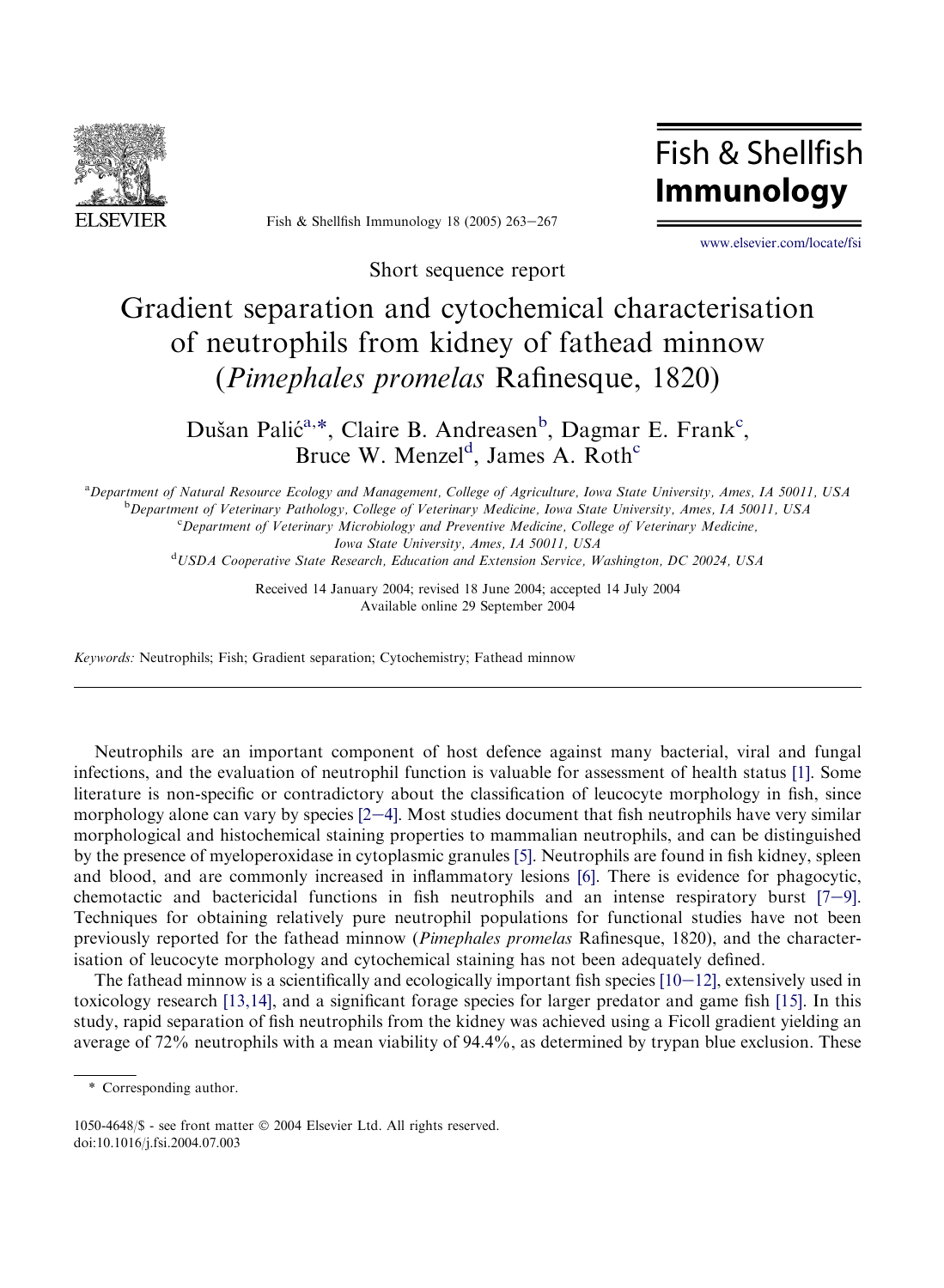<span id="page-1-0"></span>isolated cells from kidney and similar cells on blood smears were morphologically and cytochemically characterised as neutrophils. Characteristic positive staining reactions for myeloperoxidase and Sudan Black B readily distinguished neutrophils from monocytes and lymphocytes. Positive reactions did not occur in neutrophils when periodic acid-Schiff and alpha-naphthyl acetate esterase staining were performed. Viable intact neutrophils were rapidly isolated from fathead minnow kidney with an acceptable yield and purity for cell function studies. Evaluation of neutrophil function in this animal model will provide valuable information and become a useful tool in ecotoxicology research [\[16\].](#page-3-0)

Adult fathead minnows with an average weight of 3 g were maintained in accordance with approved Iowa State University animal care guidelines. Fish were sampled in 50 separate trials for isolation procedures and in five separate trials for cytochemical staining procedures. Fathead minnows were caught in a net and immediately killed by immersion in 1 g  $L^{-1}$  MS 222 solution. The caudal peduncle of five fish was severed with a scalpel and whole blood was collected in 50  $\mu$ L heparinised micropipettes [\[17\].](#page-3-0) Kidney and spleen tissue were aseptically collected from  $5-20$  individual fish, pooled into separate 50 mL test tubes containing 30 mL of Hank's balanced salt solution without Ca, Mg and phenol red (HBSS, Mediatech  $-$ CellGro, AK, USA), and homogenised in a 15 mL tissue grinder with 7.5 mL HBSS using  $10-15$  pestle strokes. Debris from the pestle and the bottom of the tissue grinder were discarded after 2 min, and a portion was used for total and differential leucocyte counts. Then, 7 mL of cell suspension was placed into 15 mL centrifuge tubes containing 5 mL of HBSS, centrifuged (15 min, 250 g), the supernatant discarded, and the viscous mass (resulting from cell debris and release of nuclear material) above the cell pellet was gently removed with Dacron sterile swabs. The cell pellet was resuspended in 6 mL of HBSS with gentle agitation, a portion used for total and differential leucocyte counts, and the suspension gently placed over  $5 \text{ mL}$  of separation medium with a specific gravity of 1.078 g mL<sup>-1</sup> (lymphocyte separation medium 1078, Mediatech – CellGro, AK, USA) in  $17 \times 120$  mm test tubes. Gradients were centrifuged for 30 min, 400 g, and cells that formed a band at the cell suspension, just above the gradient interface, were removed with a 2 mL sterile pipette. Thrombocyte aggregates on the test tube surface were avoided to improve the purity of the neutrophil population. Cells were transferred to a 15 mL test tube, HBSS added for a total volume of 10 mL, and the suspension centrifuged for 15 min, 400 g. Final cell pellet isolates were resuspended in 1 mL of HBSS, and a portion was used for total and differential leucocyte counts, viability determination, and cytochemical staining.

Cell viability was determined by 0.1% trypan blue dye exclusion test. Total leucocyte counts were done using a Neubauer-ruled hemacytometer  $[18,19]$ , and differential leucocyte counts  $(>100 \text{ cells})$  were performed using suggested criteria [\[2,20\].](#page-3-0) Briefly, neutrophils were identified when the leucocytes contained clear non-staining cytoplasm, moderately coarse nuclear chromatin, and reniform indented or lobulated nuclei with a moderate nuclear to cytoplasmic ratio (Fig. 1C).



Fig 1. Cytochemical properties and morphology of isolated neutrophils. (A) Characteristic myeloperoxidase positive reaction observed in neutrophils stained with peroxidase  $N^{\circ}$  391. (B) Characteristic Sudan Black B positive reaction observed in neutrophils. (C) Characteristic morphology of the isolated neutrophils stained with Hemacolor stain. Bar =  $10 \mu M$ .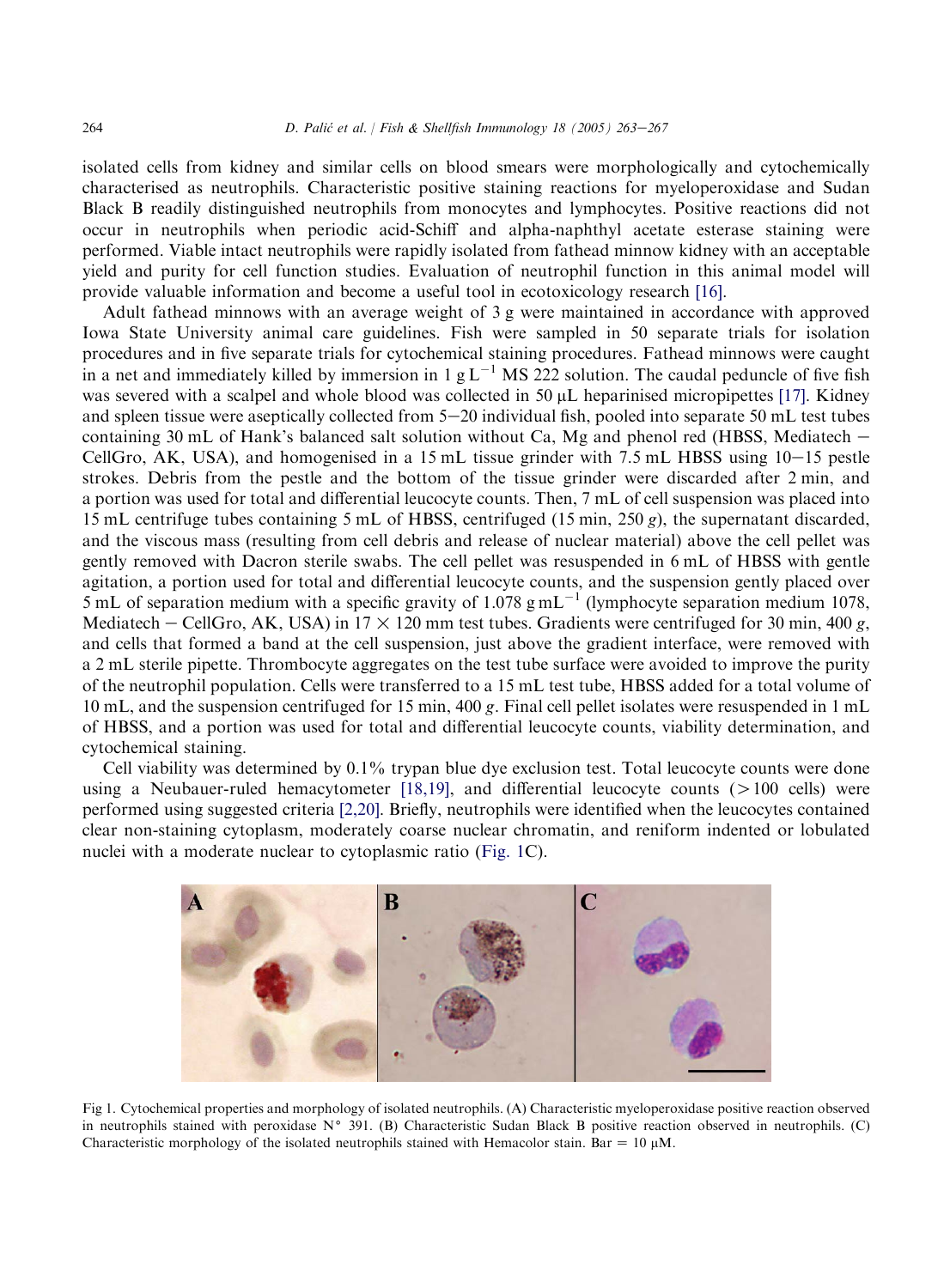Cytochemical staining was performed on whole blood smears, and kidney and spleen cell isolate samples pooled from a minimum of five fish. Canine and bovine blood smears were used as positive controls, and negative controls consisted of slides with the primary reactive reagent eliminated. Commercial kits were used for myeloperoxidase (Sigma, kit  $N^{\circ}$  391), alpha-naphthyl acetate esterase without fluoride inhibition (Sigma,  $N^{\circ}$ , 91A), alkaline phosphatase (Sigma,  $N^{\circ}$  85L-2), and Sudan Black B (Sigma,  $N^{\circ}$  380-B) with modified staining times for Sudan Black reagent and haematoxylin stain of 10 and 3 min, respectively. Periodic acid-Schiff staining was performed using a slight modification of a standardised technique [\[21\]](#page-4-0). Positive or negative reactions were based on the presence or absence of a cellular chromogen.

The cell band from the kidney contained primarily neutrophils. The first mean total cell yield directly from the kidney homogenates (before purification) was  $9.06 \times 10^6$  cells/fish (mean neutrophil purity  $= 25.9\%$ ), and following the removal of cell debris prior to gradient purification, the mean cell yield was  $5.01 \times 10^6$  cells/fish (mean neutrophil purity = 30.26%). The final cell isolation after gradient purification contained 3.29  $\pm$  2.23  $\times$  10<sup>6</sup> cells/fish (range 0.63 to 6.54  $\times$  10<sup>6</sup> cells/fish), a mean cell viability of  $94.39 + 2.92\%$  (the majority of nonviable cells were lymphocytes and thrombocytes), and a mean neutrophil purity of 72.0  $\pm$  7.3%. After the separation procedure, the mean total recovery of the neutrophils was 38.97% (neutrophils before separation  $= 100\%$ ). The remaining cells were lymphocytes and thrombocytes, and less than 5% of isolated cells were monocytes, erythrocytes, and a few kidney epithelial cells. Splenic cell isolates contained mostly lymphocytes and thrombocytes with mean total cell yield ranging from 0.73 to  $2.22 \times 10^6$  cells/fish and a viability of 95.36  $\pm$  1.1%. Low numbers of neutrophils were detected in spleen homogenates before separation (mean neutrophil purity  $= 5.45\%$ ) and after separation (mean neutrophil purity  $= 9.07\%$ ). Eosinophils were rarely identified and no basophils were seen.

Neutrophil granules stained dark red-brown with the myeloperoxidase (peroxidase  $N^{\circ}$  391) and brownblack with Sudan Black B technique, indicating a positive reaction [\(Fig. 1A](#page-1-0), B). Neutrophil granules did not have a positive staining reaction when alkaline phosphatase or alpha-naphthyl acetate esterase were used, indicating a negative result. Of the various staining methods used, the peroxidase  $N^{\circ}$  391 staining method and Sudan Black B allowed the rapid differentiation of neutrophils (positive) and monocytes/ macrophages (negative) in blood smears and tissue-derived cytospin preparations.

Leucocytes have most often been separated from fish blood and parenchymal organs using continuous and discontinuous Percoll density gradients that require preparation of reagents that prolong cell separation [\[22\]](#page-4-0). These methods were not designed to separate neutrophils specifically and yield mixed leucocyte and granulocyte populations [\[20,22,23\].](#page-4-0) In the described separation procedure, leucocytes were concentrated at the cell suspension/gradient media interface, and the neutrophil yield was comparable to other species with all nucleated hematopoietic cells [\[18\].](#page-3-0) The 70% purity of neutrophil isolates, viability of 95%, and cellular integrity by microscopic examination support the minimal deleterious effects of gradient cell separation on the neutrophils. In addition, the cytochemical staining reactions were similar for blood and neutrophils isolated from tissues, indicating no change in granule or cytoplasmic contents and enzyme activity.

Positive staining of fish neutrophils with periodic acid-Schiff and Sudan Black B procedures has been previously reported [\[24\]](#page-4-0). Granulocyte characterisation in cyprinid species (common carp, Cyprinis carpio L. and goldfish, Carassius auratus L.) describes the presence of myeloperoxidase in neutrophils [\[3,4\].](#page-3-0) Minimal data about leucocytes in fathead minnows suggest that neutrophils are the most abundant granulocytes in this species, since no basophils and very few eosinophils have been found in blood smears [\[25\].](#page-4-0)

Results of this study are in general accordance with published data regarding other fish species. Fathead minnow neutrophils are found to be the most abundant granulocyte cell type in kidney isolates and blood smears with morphological and cytochemical characteristics similar to mammalian neutrophils [\[1,22,24\]](#page-3-0). It was demonstrated that fathead minnow neutrophil granules have myeloperoxidase activity, stain positively with Sudan Black B reagent, and are negative for periodic acid-Schiff and alpha-naphthyl acetate esterase.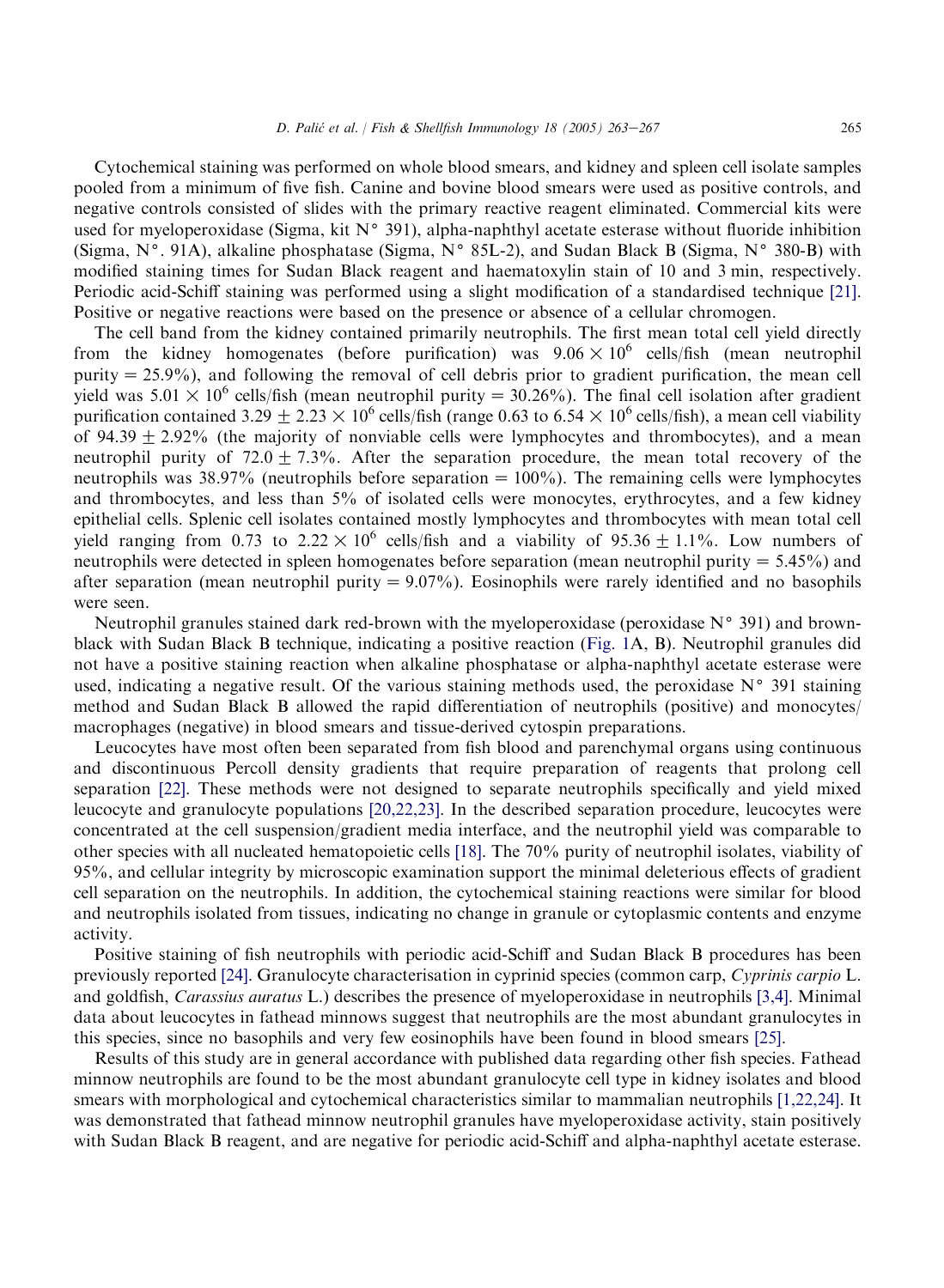<span id="page-3-0"></span>The described techniques separated semi-pure and viable neutrophil populations from the kidneys of fathead minnows in approximately 3 h for functional studies to provide additional information about fish health status.

## Acknowledgements

This research was supported by a grant from National Water Resources Institute No 2002IA25 under 104g National Research Grant funding program. Drs. G. J. Atchison, R. B. Bringolf, J. E. Morris and J. Ostojić helped in founding and maintaining the fathead minnow colony. Dr. E. C. Powell provided supportive expertise.

## References

- [1] Densen P, Mandell GL. Granulocytic phagocytes. In: Mandell GL, Douglas RG, Bennet JE, editors. Principles and practices of infectious diseases. New York: Churchill Livingstone; 1990. p. 81-101.
- [2] Ellis AE. The leucocytes of fish: a review. Journal of Fish Biology  $1977;11:453-91$ .
- [3] Zinkl JG, Cox WT, Kono CS. Morphology and cytochemistry of leucocytes and thrombocytes of six species of fish. Comparative Haematology International 1991;1:187-95.
- [4] Groff JM, Zinkl JG. Hematology and clinical chemistry of cyprinid fish, common carp and goldfish. Veterinary Clinics of North America 1999;2:741-76.
- [5] Ellis AE. The immunology of teleosts. In: Roberts RJ, editor. Fish pathology. 3rd ed. London/Edinburgh/New York/ Philadelphia/St. Louis/Sydney/Toronto: W.B. Saunders; 2001. p. 133-50.
- [6] Afonso A, Lousada S, Silva J, Ellis AE, Silva MT. Uptake of neutrophils and neutrophilic components by macrophages in the inflamed peritoneal cavity of rainbow trout (*Oncorhynchus mykiss*). Fish and Shellfish Immunology 1998;8:319–38.
- [7] Secombes CJ. The nonspecific immune system: cellular defences. In: Iwama G, Nakanishi T, editors. The fish immune system: organism, pathogen and environment. San Diego: Academic Press; 1996. p. 63-103.
- [8] Secombes CJ, Fletcher TC. The role of phagocytes in the protective mechanisms of fish. Annual Review of Fish Diseases 1992;2:  $53 - 71$ .
- [9] Lamas J, Ellis AE. Atlantic salmon (Salmo salar) neutrophil responses to Aeromonas salmonicida. Fish and Shellfish Immunology  $1994;4:201-19.$
- [10] Cooney JD. Freshwater tests. In: Rand GM, editor. Fundamentals of aquatic toxicology: effects, environmental fate and risk assessment. 2nd ed. Washington, D.C.: Taylor & Francis; 1995. p. 71-102.
- [11] Russom CL, Bradbury SP, Broderus SJ, Hammermeister DE, Drummond RA. Predicting modes of toxic action from chemical structure: acute toxicity in fathead minnows (Pimephales promelas). Environmental Toxicology and Chemistry 1997;16:948–67.
- [12] Ankley GT, Jensen KM, Kahl MD, Korte JJ, Makynen EA. Description and evaluation of a short term reproductions test with the fathead minnow (Pimephales promelas). Environmental Toxicology and Chemistry 2001;20:1276-90.
- [13] Johnson WW, Finley, MT. Handbook of acute toxicity of chemicals to fish and aquatic invertebrates. Summaries of toxicity tests conducted at Columbia National Research Laboratory, 1965-78. United States Department of the Interior: Fish and Wildlife Service. Resource publication 137, Washington, D.C.; 1980.
- [14] APHA. Standard methods for the examination of water and wastewater. 20th ed. Washington D.C.: American Public Health Association; 1998.
- [15] Harlan JR, Speaker EB, Mayhew J. Iowa fish and fishing. Des Moines: Iowa DNR; 1987.
- [16] Roth JA, Palić D, Menzel BW, Pierce CL. An integrated immunological-GIS approach for bio-monitoring of ecological impacts of swine manure pollutants in streams. National Water Resources Institute Research Grant Program Project number 2002IA25G, United States Geological Survey, Washington, D.C.; 2002.
- [17] Bringolf RB, Summerfelt RC. Occurrence of ovotestes and plasma vitellogenin in feral male fathead minnows from lagoons of municipal wastewater treatment facilities in central Iowa. Journal of Iowa Academy of Sciences  $2003:110:17-21$ .
- [18] Andreasen CB, Latimer KS. Separation of avian heterophils from blood using Ficoll-Hypaque discontinuous gradients. Avian Diseases 1989;33:163-7.
- [19] Secombes CJ. Isolation of salmonid macrophages and analysis of their killing activity. In: Stolen JS, Fletcher TC, Anderson DP, Roberson BS, van Muiswinkel WB, editors. Techniques in fish immunology - fish immunology technical communications no. 1. 43 De Normandie Ave, Fair Haven, New Jersey, USA: SOS Publications; 1990. p. 137-54.